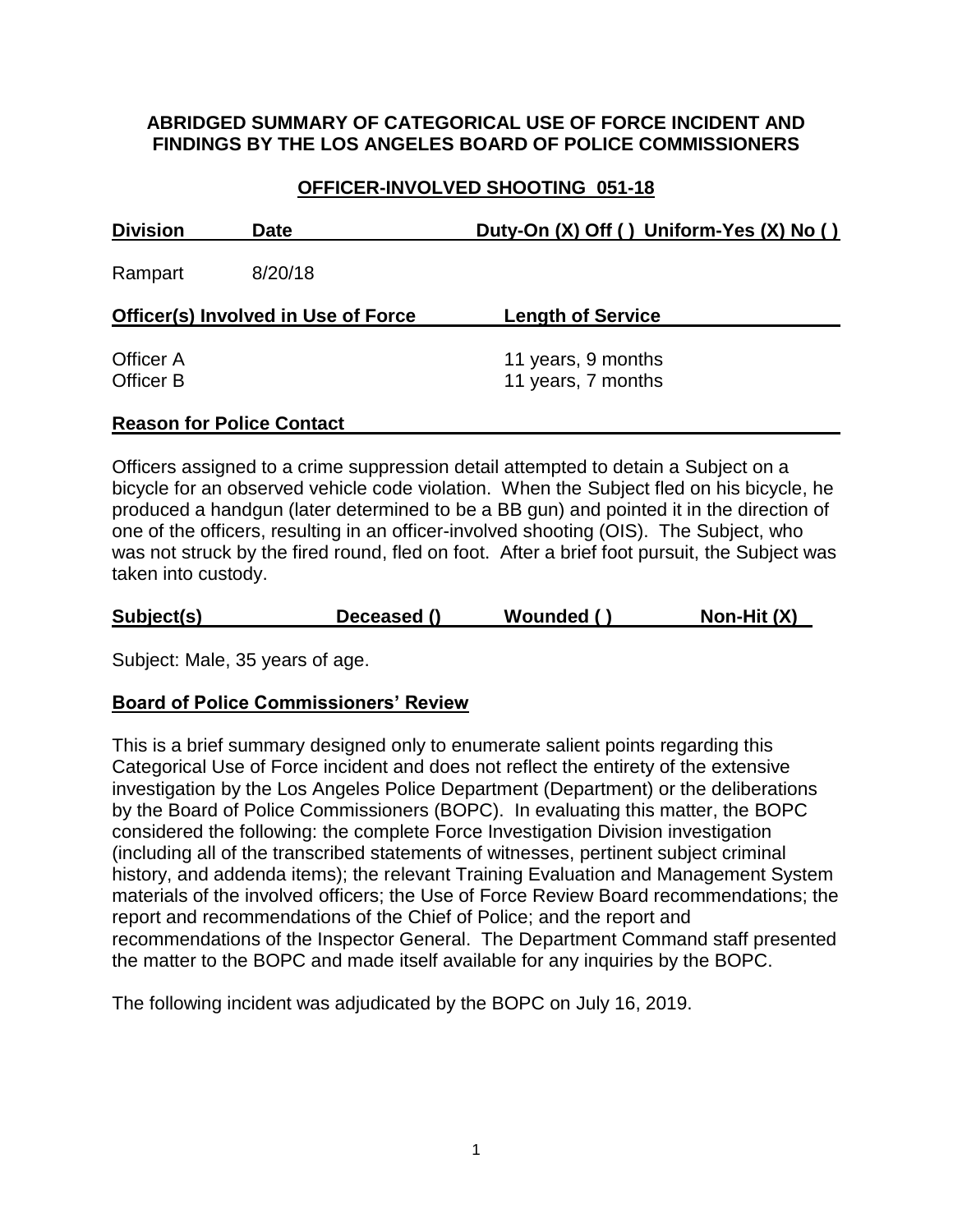#### **Incident Summary**

Officers were assigned to a crime suppression detail, with the purpose of their deployment being to address an increase in gang-related violent crimes, as well as property crimes, with an emphasis on motor vehicle burglaries. A briefing was held wherein the crime suppression detail objectives were discussed, and it was established that the officers were to conduct high visibility patrol and enforcement activities.

Officers A and B were conducting patrols, as directed. While doing so, they observed the Subject in the middle of the street, approximately two blocks from their location. According to Officer A, the Subject was standing in the middle of the street, straddling a bicycle without a light for illumination during the hours of darkness, a vehicle code violation. They believed the Subject's safety was at risk from vehicular traffic.

Officer B stated that during roll call he/she received information indicating there had been robberies, violent crimes, and property crimes occurring in the area he was assigned to. He/she said one robbery suspect was described as a man riding a bike. Officer A said his mission was to combat violent crime. He/she said that based on roll call that day, there had been an uptick in strong-arm robberies.

According to Officer A, he/she drove toward the Subject on the bicycle with the intent to advise him to move out of the street. As the officers approached the Subject, they observed him looking downward, while still astride his bicycle. According to Officer B, he/she observed that the bicycle did not have a properly affixed light. Officer B stated that he/she intended to conduct a consensual encounter for the purpose of obtaining information to ascertain if the Subject was possibly involved in criminal activity.

Officer A slowly drove toward the Subject and stopped approximately five feet away from him. Officer B spoke with the Subject through the open passenger window of the police vehicle and directed him to step out of the roadway. According to the officers, the Subject appeared to react angrily, with hostility in his tone. The Subject told the officers he was good and that they needed to leave. The Subject also argued with the officers regarding the equipment on his bicycle, as he gestured to a strobe light underneath his bicycle seat. Officer B advised the Subject that the light had to be affixed to the front of the bicycle. The Subject continued to protest. Officer B then opened his/her door, which was the passenger door of the police vehicle.

Officer B stepped out of the police vehicle and closed his/her door. As Officer B exited the vehicle, the Subject mounted his bicycle and began to ride away. Officer B ran forward as he/she told Officer A to drive forward. Officer A accelerated the police vehicle in the direction of the Subject, as Officer B ran behind the police vehicle. According to Officer B, he/she believed his/her partner drove away to follow the Subject. Officer B also believed that Officer A was going to stop at the intersection to track the Subject's direction. According to Officer A, he/she observed Officer B run after the Subject, at which point he/she drove forward in an effort to get in front of the Subject.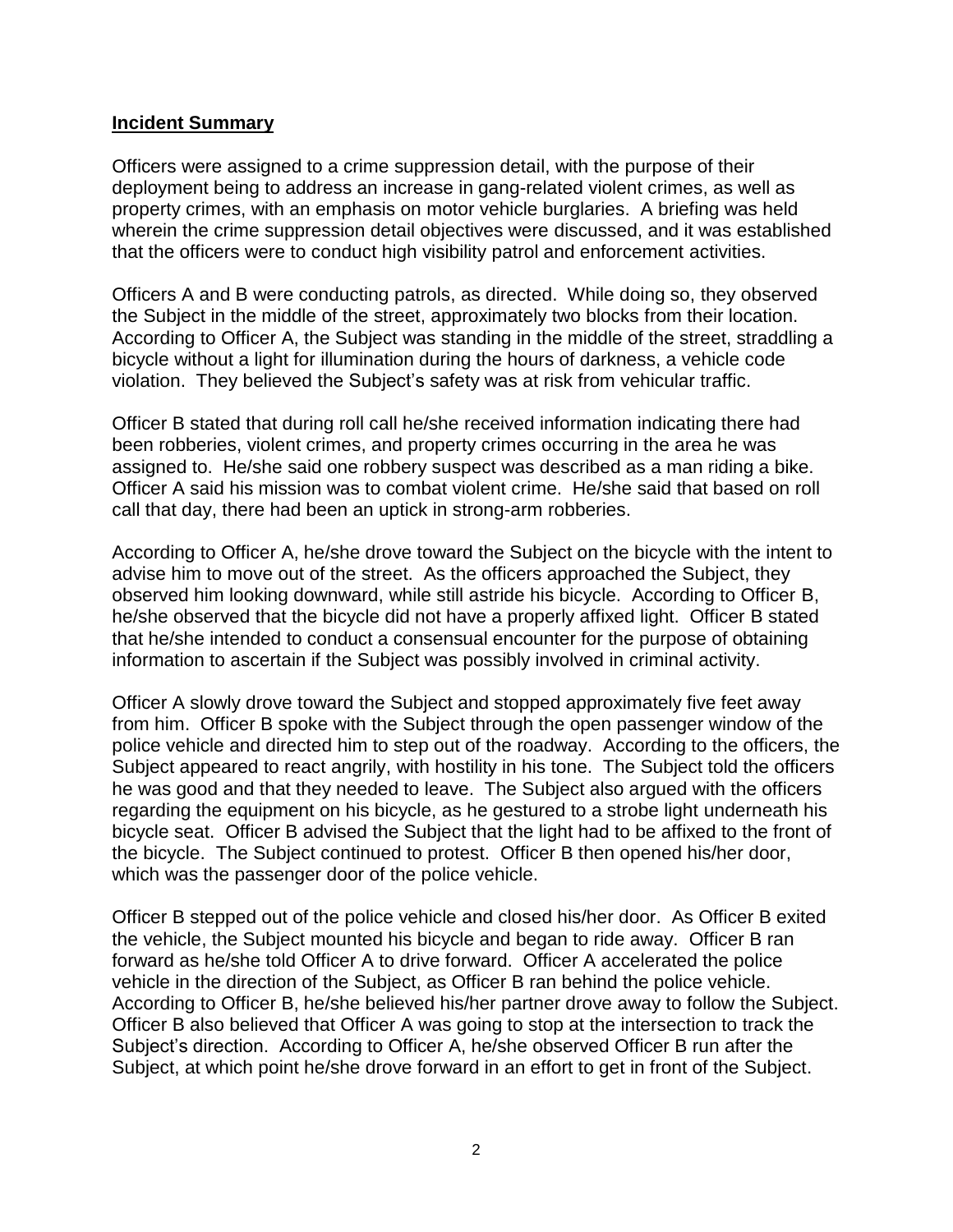While fleeing on the bicycle, the Subject abruptly moved directly in the path of Officer A's police vehicle. As the Subject continued to ride the bicycle he looked back over his right shoulder in the direction of the officers. The Subject then quickly reached into the right pocket of his shorts and turned his torso to his right. Officer A believed that the Subject was potentially arming himself with a weapon. Subsequently, Officer A unholstered his/her service pistol. As Officer A did so, he/she applied his/her vehicle's brakes to slow and create distance from the Subject.

The Subject removed a handgun, which he pointed directly at Officer A. According to Officer A, the Subject raised the firearm perpendicular to his shoulders, fully extended his arms, and pointed the firearm at him/her. The investigation later determined that the object the Subject pointed at Officer A was a BB gun.

Officer B unholstered his/her service pistol and held it in a two-handed, low-ready position. Officer B moved to his/her left as he/she pointed his/her pistol in the direction of the Subject and shouted a warning to Officer A that the Subject had a gun.

Officer A believed the Subject intended to shoot him/her. Subsequently, Officer A extended his/her arms out in a two-handed grip over the steering wheel. Officer A aimed his/her service pistol at the Subject and discharged one round through the front windshield of the police vehicle. Due to Officer B's positioning behind the police vehicle, Officer B did not observe Officer A fire his/her pistol.

Witnesses A and B had been in their vehicle looking for parking. While doing so, they observed a uniformed officer, presumably Officer B, standing alongside a vehicle. They observed what they believed to have been the officer fire once, from a two-handed standing shooting stance. According to Witness B, he observed a male next to the officer holding a pistol, pointed directly at the officer.

Witness A stated he believed that he observed the muzzle flash of the officer's pistol as he heard a gunshot. Through investigation it was determined that Officer B's flashlight had turned on several times during the shooting incident.

After Officer A discharged a round through the windshield of the police vehicle, the Subject fell off his bicycle onto the ground. The Subject then immediately stood up and began to run away from the officers.

Officers A and B ran after the Subject, with Officer B in the lead position. As officers gave chase, Officer B observed the Subject throw a pistol onto the sidewalk. Officer B picked up the pistol and placed it in his/her pants pocket.

The Subject turned his body and looked over his right shoulder at the officers, but continued his pace, running from the officers. Officers A and B chased the Subject until he stopped on a concrete pathway that led to a stairwell area near the back side of a hospital. At this point, Officer A unholstered his/her service pistol and held it in a twohanded, low-ready position.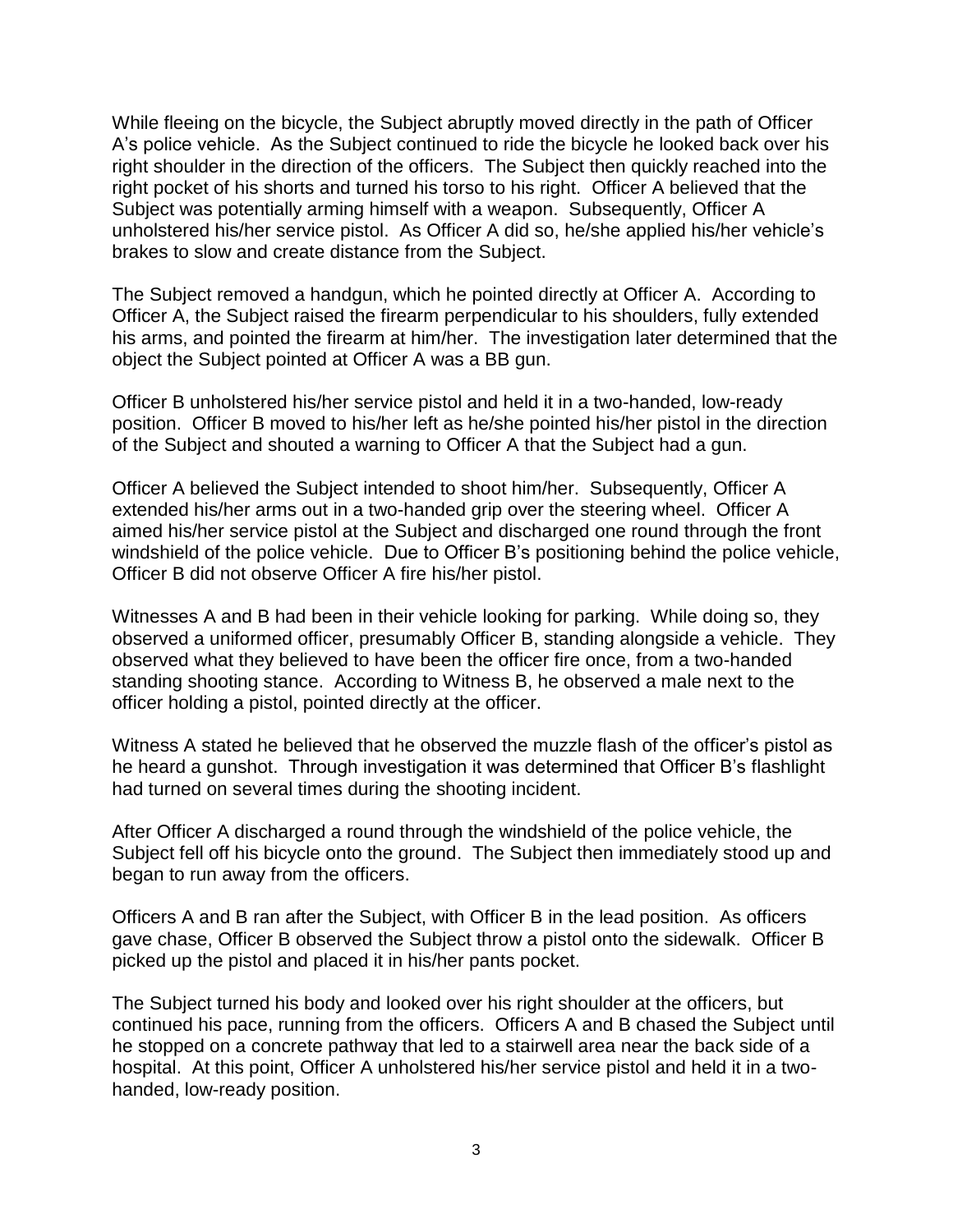Officer B communicated with Officer A to cover the Subject. Officer B holstered his/her pistol and approached the Subject's left side. Officer B used his/her left hand to grip the Subject's left wrist and immediately felt the Subject tense his arm. Officer B used his/her right hand to grab the back of the Subject's neck. Officer B then initiated a takedown, placing the Subject face down on the ground. Officer B knelt to the left of the Subject. According to Officer B, once the Subject was on the ground, he/she was able to place the Subject's left hand behind his back with minimal effort; however, the Subject placed his right hand under his body, near his waistband.

Officer A knelt near the Subject's head, placing his/her right hand on the Subject's upper back and using his/her left hand to grab the Subject's left arm. The Subject did not comply with officers' commands to stop resisting.

According to Officer A, he/she holstered his/her service pistol and knelt on the ground next to the Subject's right shoulder to assist Officer B. Officer A placed both hands on top of the Subject's back and shoulder area and applied bodyweight to stop his movement. According to Officer A, he/she used his/her left hand to grab the Subject's right elbow and reached under the Subject to grab his right wrist in a wrist lock. The Subject resisted, tucking his right wrist and hand underneath his torso.

Once the Subject's left wrist was placed behind his back, Officer B moved his/her left hand to grip the Subject's left wrist as Officer A removed his/her handcuffs and handed them to Officer B. Officer B grabbed the handcuffs and handcuffed the Subject's left wrist, then gripped the manacle of the handcuffs with his/her left hand.

The Subject continued to disregard Officer B's commands to place his hand behind his back, as he continued to tuck his right arm underneath him. Believing that the Subject was attempting to reach toward his waist for a secondary weapon, Officer A used his/her right fist and struck the Subject on the left cheek of his face. According to Officer A, this was the only body part accessible to Officer A from his/her position as the officers attempted to facilitate handcuffing.

According to Officer A, the Subject's right arm continued to remain rigid underneath his waist area; however, the Subject turned his head to a position where his forehead was pressed to the ground. Officer A used his/her right fist and issued a second strike to the right side of the Subject's face as he/she commanded the Subject to release his arm. The Subject continued the head movement and moved his face to his right, exposing his right cheek.

According to Officer A, the Subject did not comply and continued to tighten his muscles, remaining rigid. Officer A used his/her right fist and struck the Subject a third and final time on the right side of his face. At this time, Officer A felt the Subject release tension of his arm, enabling Officer A to place it behind the Subject's back.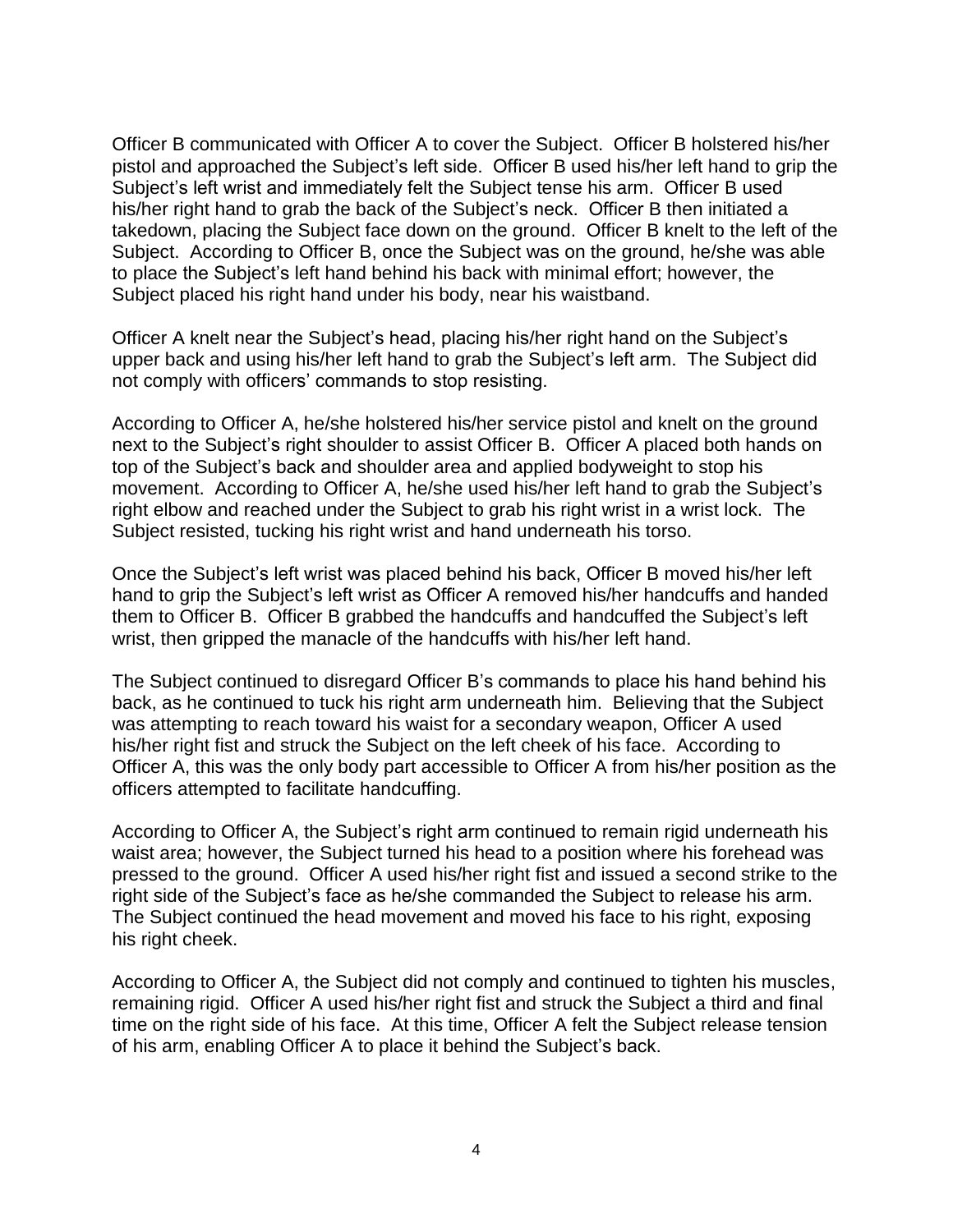Officer B completed handcuffing the Subject's wrists and attempted to place him in a standing position. The Subject resisted Officer B's attempts to assist him, dropping his weight down to the ground in an effort to lay down on his back. Officer B ultimately placed the Subject in a seated position with his legs outstretched in front of him and his back resting against Officer B's legs.

The Subject stated three times during the arrest process that he could not breathe. In response, Officer B commanded the Subject to stop resisting so that the officers could handcuff him and request an ambulance. Officer B attempted several times to get the Subject to a standing position. Officer B also requested a Rescue Ambulance for the Subject.

Sergeants A and B arrived at the scene and contacted Officers A and B. Officer B advised the sergeants that he/she was in possession of the Subject's pistol. The sergeants then walked Officer B to Sergeant A's vehicle and instructed Officer B to place the Subject's pistol inside Sergeant A's trunk. Sergeant B then assumed monitoring responsibility of Officer B.

Sergeant A inquired if an officer-involved shooting (OIS) had occurred, at which time Officer A confirmed he/she had been involved in an OIS. Sergeant A confirmed that no other personnel were involved, maintained oversight of Officers A and B, and obtained a Public Safety Statement from Officer A.

Sergeant A directed arriving units to secure the OIS scene. Sergeant A also requested additional supervisors for crime scene management while he/she continued to monitor Officers A and B.

Sergeant C arrived at the scene and assumed the role of the Incident Commander. Sergeant C set up a command post; requested additional units and supervision; directed units to set up an inner and outer perimeter; directed units to canvass the area for witnesses, and made the appropriate notifications.

#### **Los Angeles Board of Police Commissioners' Findings**

The BOPC reviews each Categorical Use of Force incident based upon the totality of the circumstances, namely all of the facts, evidence, statements and all other pertinent material relating to the particular incident. In every case, the BOPC makes specific findings in three areas: Tactics of the involved officer(s); Drawing/Exhibiting of a firearm by any involved officer(s); and the Use of Force by any involved officer(s). Based on the BOPC's review of the instant case, the BOPC made the following findings:

# **A. Tactics**

The BOPC found Officers A and B's tactics to warrant Administrative Disapproval.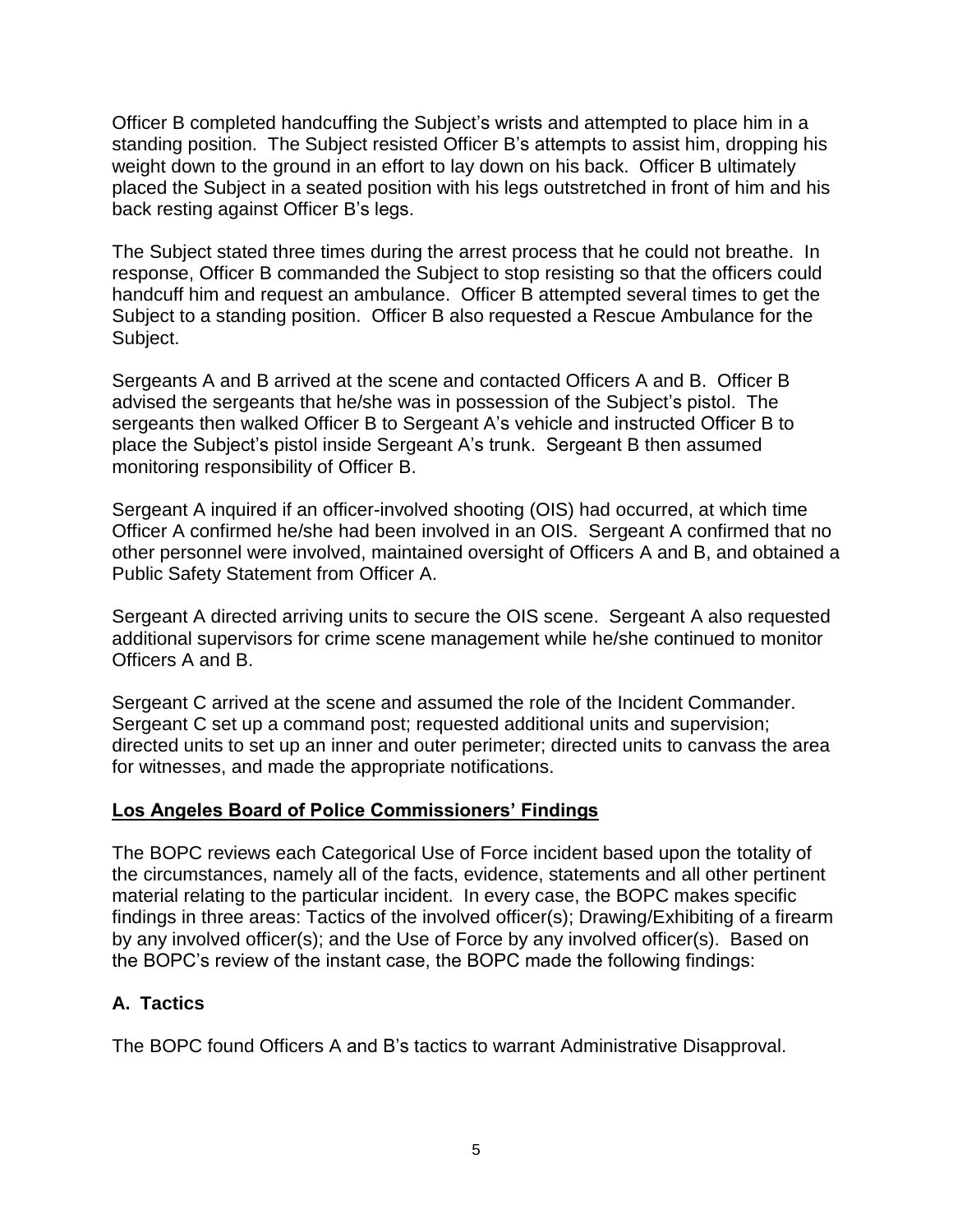# **B. Drawing and Exhibiting**

The BOPC found Officers A and B's drawing and exhibiting of a firearm to be In Policy.

### **C. Non-Lethal Use of Force**

The BOPC found Officers A and B's non-lethal use of force to be In Policy.

# **D. Lethal Use of Force**

The BOPC found Officer A's lethal use of force to be In Policy.

### **Basis for Findings**

In making its decision in this matter, the Commission is mindful that every "use of force by members of law enforcement is a matter of critical concern both to the public and the law enforcement community. It is recognized that some individuals will not comply with the law or submit to control unless compelled to do so by the use of force; therefore, law enforcement officers are sometimes called upon to use force in the performance of their duties. It is also recognized that members of law enforcement derive their authority from the public and therefore must be ever mindful that they are not only the guardians, but also the servants of the public. The Department's guiding value when using force shall be reverence for human life. Officers shall attempt to control an incident by using time, distance, communications, and available resources in an effort to de-escalate the situation, whenever it is safe and reasonable to do so. When warranted, Department personnel may objectively use reasonable force to carry out their duties. Officers who use unreasonable force degrade the confidence of the community we serve, expose the Department and fellow officers to legal and physical hazards, and violate the rights of individuals upon whom unreasonable force is used. Conversely, officers who fail to use force when warranted may endanger themselves, the community and fellow officers." (Use of Force Policy, Los Angeles Police Department Manual.)

The Commission is cognizant of the legal framework that exists in evaluating use of force cases, including the United States Supreme Court decision in Graham v. Connor, 490 U.S. 386 (1989), that:

"The reasonableness of a particular use of force must be judged from the perspective of a reasonable officer on the scene, rather than with the 20/20 vision of hindsight. The calculus of reasonableness must embody allowance for the fact that police officers are often forced to make split-second judgments – in circumstances that are tense, uncertain and rapidly evolving – about the amount of force that is necessary in a particular situation."

The Commission is further mindful that it must evaluate the actions in this case in accordance with existing Department policies. Relevant to our review are Department policies that relate to the use of force: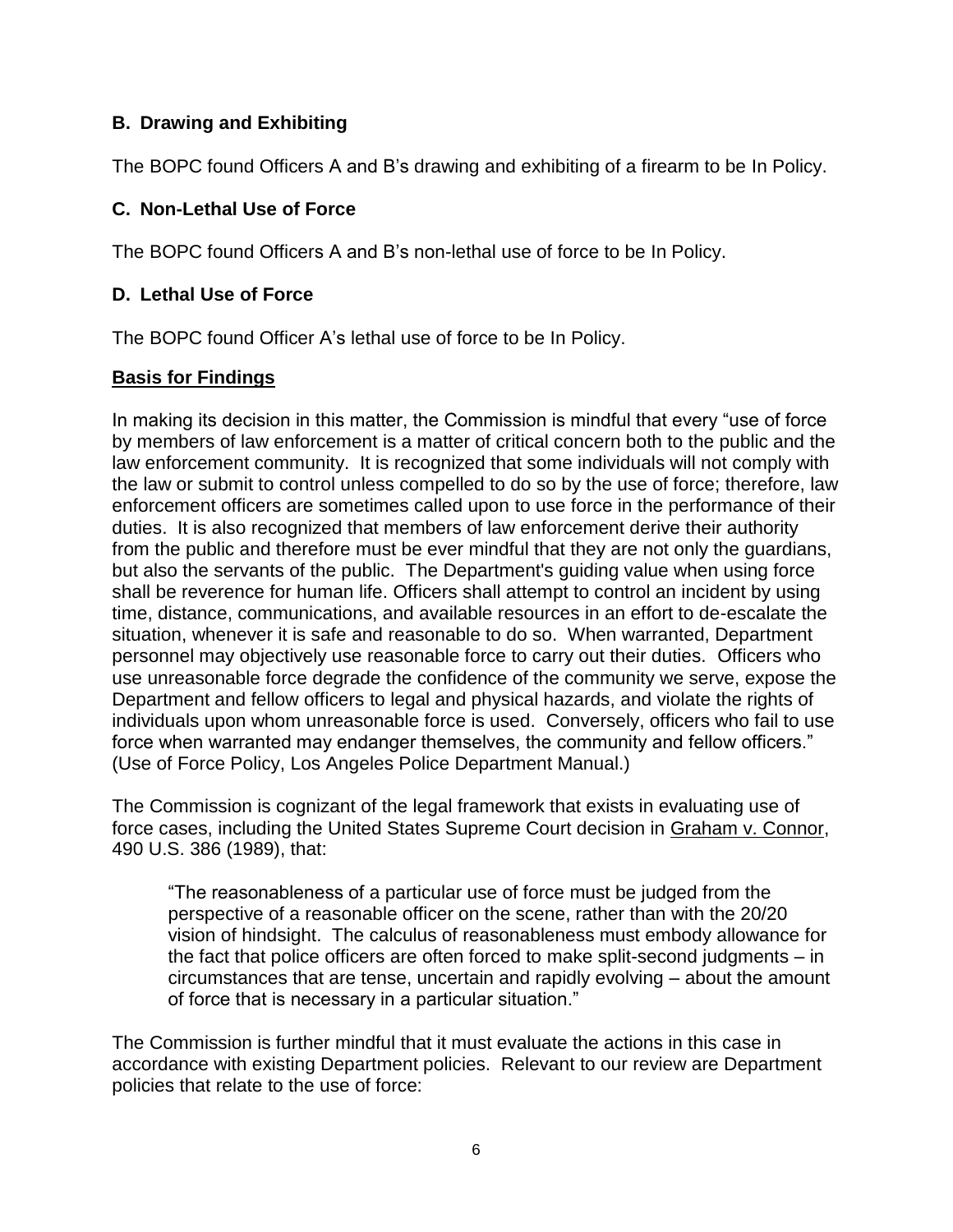Law enforcement officers are authorized to use deadly force to:

- Protect themselves or others from what is reasonably believed to be an imminent threat of death or serious bodily injury; or
- Prevent a crime where the subject's actions place person(s) in imminent jeopardy of death or serious bodily injury; or
- Prevent the escape of a violent fleeing felon when there is probable cause to believe the escape will pose a significant threat of death or serious bodily injury to the officer or others if apprehension is delayed. In this circumstance, officers shall to the extent practical, avoid using deadly force that might subject innocent bystanders or hostages to possible death or injury.

The reasonableness of an Officer's use of deadly force includes consideration of the officer's tactical conduct and decisions leading up to the use of deadly force. (Use of Force Policy, Los Angeles Police Department Manual.)

An officer's decision to draw or exhibit a firearm should be based on the tactical situation and the officer's reasonable belief that there is a substantial risk that the situation may escalate to the point where deadly force may be justified. (Los Angeles Police Department Manual.)

Tactical de-escalation involves the use of techniques to reduce the intensity of an encounter with a suspect and enable an officer to have additional options to gain voluntary compliance or mitigate the need to use a higher level of force while maintaining control of the situation. Tactical de-escalation does not require that an officer compromise his or her safety or increase the risk of physical harm to the public. De-escalation techniques should only be used when it is safe and prudent to do so. (Tactical De-Escalation Techniques, October 2016.)

# **A. Tactics**

• In its analysis of this incident, the BOPC identified the following tactical considerations:

# **1. Code Six**

When a unit is conducting a field investigation and no assistance is anticipated, a "Code Six," followed by the location, shall be broadcast. The purpose of broadcasting a Code Six location is to advise Communications Division and officers in the area of the officers' location and the nature of the field investigation, should the incident escalate and necessitate the response of additional personnel.

In this case, the officers were involved in an officer-initiated activity. Thus, the BOPC found that the officers had sufficient time to broadcast their Code Six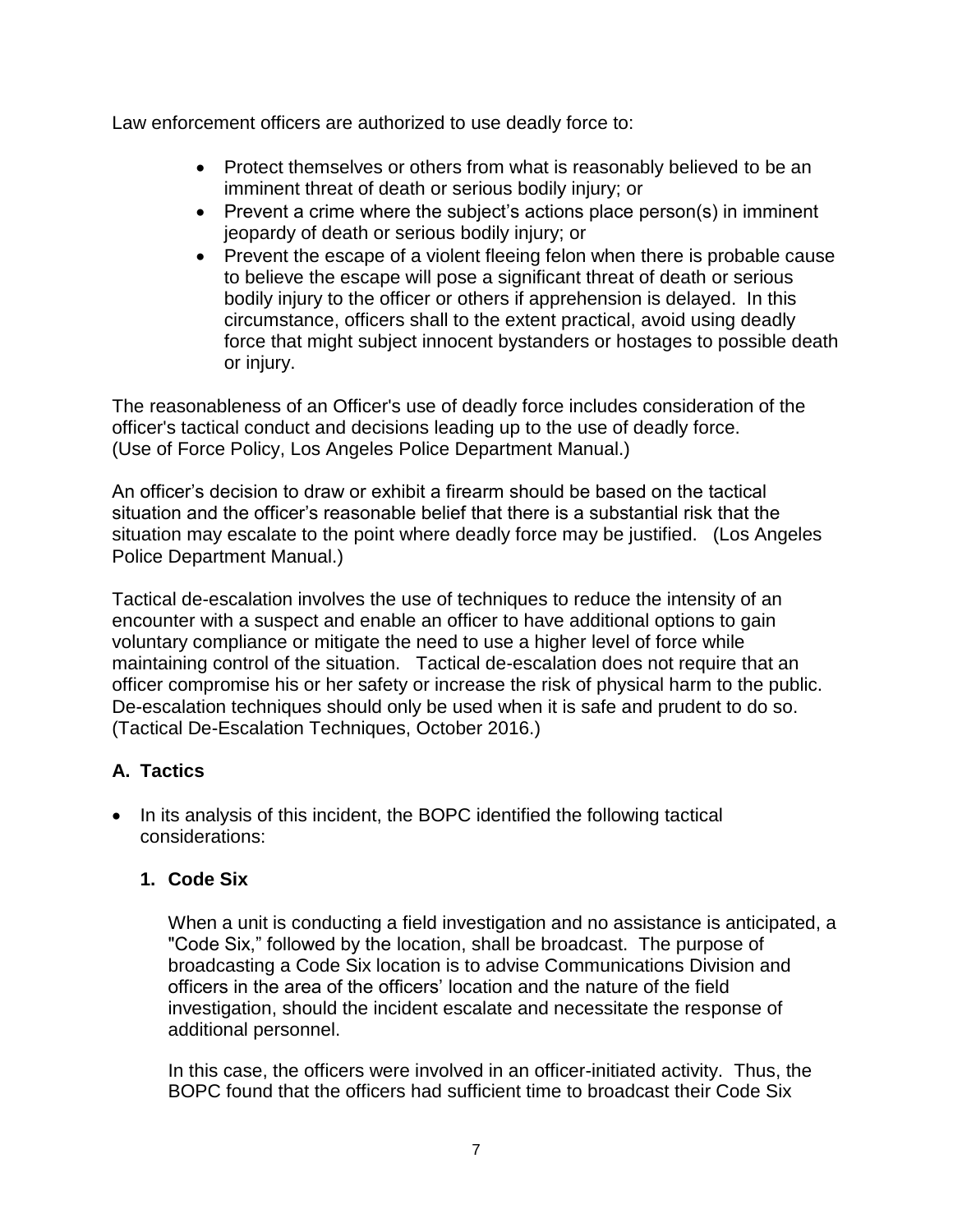location as well as any other relevant information prior to contacting the Subject and initiating their investigation.

Based on the totality of the circumstances, the BOPC determined that Officers A and B's decision not to advise Communications Division of their Code Six location was a substantial deviation, without justification, from approved Department tactical training.

# **2. Tactical Communication**

Operational success is based on the ability of officers to effectively communicate during critical incidents. Officers, when faced with a tactical incident, improve their overall safety by their ability to recognize an unsafe situation and work collectively to ensure a successful resolution.

In this case, the BOPC noted the following concerns regarding the tactical communication between Officers A and B:

- Officer A did not communicate his/her intent to pull up and stop next to the Subject.
- Officer B believed that the Subject may have been involved in criminal activity related to burglaries and robberies in the area, but did not communicate this information to Officer A.
- Officer B exited the police vehicle to detain to the Subject for further investigation of criminal activity. Officer A believed Officer B exited the vehicle to detain to the Subject for vehicle code violations.
- Officer A did not communicate his/her intent to remain in the police vehicle or to drive to the Subject when he fled on the bicycle.

Based on the totality of the circumstances, the BOPC determined that Officers A and B's lack of effective communication during this incident placed the officers at a tactical disadvantage and therefore, was a substantial deviation, without justification, from approved Department tactical training.

#### **3. Tactical Vehicle Deployment**

The positioning of the police vehicle when conducting a stop is critical in order to provide the officers a tactical advantage, should the incident escalate.

In this case, Officer A stopped the police vehicle in a position where the passenger side door was close to the subject to be contacted. The BOPC noted that Officer A placed him/herself and his partner at a significant tactical disadvantage and limited their options by positioning the police vehicle near the Subject, whose identity and intentions were unknown at the time.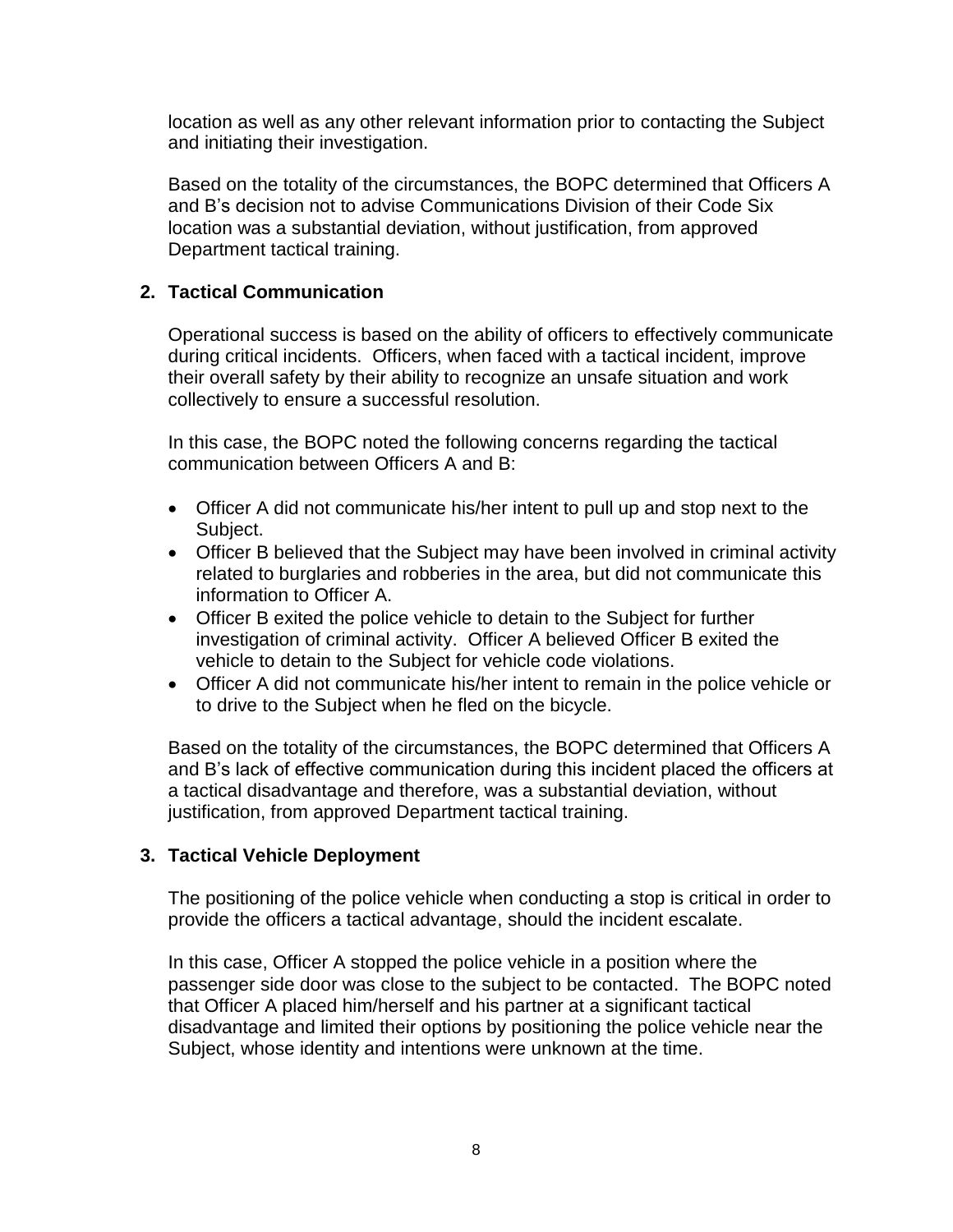Based on the totality of the circumstances, the BOPC determined, that Officer A's tactical positioning of the police vehicle, parallel to the Subject's bicycle, was a substantial deviation, without justification, from approved Department tactical training.

# **4. Initiating Contact While Seated in a Police Vehicle**

Proper safety tactics demand that officers exit their patrol vehicles to conduct pedestrian contacts. Approaching and conducting the contact on foot allows officers to devote complete concentration to observing the pedestrian, better visibility of the pedestrian, better mobility, the ability to detain and search an individual, if necessary, and greater advantage if a foot pursuit should occur.

In this case, the officers pulled up to the Subject, advised him of the vehicle code violations and asked him to get out of the roadway for his own safety. The BOPC noted that although the officers did not believe the Subject was armed or was a threat to their safety at that moment, the officers placed themselves at a significant tactical disadvantage and limited their options by initiating contact, while seated in their police vehicle, with a Subject whose identity and intentions were unknown at the time.

Based upon the totality of the circumstances, the BOPC determined that Officers A and B's decision to contact the Subject while still seated in their police vehicle was a substantial deviation, without justification, from approved Department tactical training.

#### **5. Tactical Planning**

Officers must approach every contact with officer safety in mind. Complacency, overconfidence, poor planning, or inappropriate positioning can leave officers vulnerable.

After the Subject fled from the officers on his bicycle, Officer A formulated a tactical plan to drive the police vehicle past the Subject and block his path of travel. Conversely, Officer B formulated a separate tactical plan to remain out of the police vehicle and in the roadway in the event the Subject doubled-back in his/her direction.

The ability to maintain the tactical advantage rests on the ability of the officers to effectively communicate, thus ensuring a coordinated effort and successful resolution. A sound tactical plan should be implemented to ensure minimal exposure to the officers, while keeping in mind officer safety concerns.

In this case, the BOPC noted that Officers A and B's tactical plans would have placed them at a disadvantage had the Subject decided to engage one or both officers while they were separated.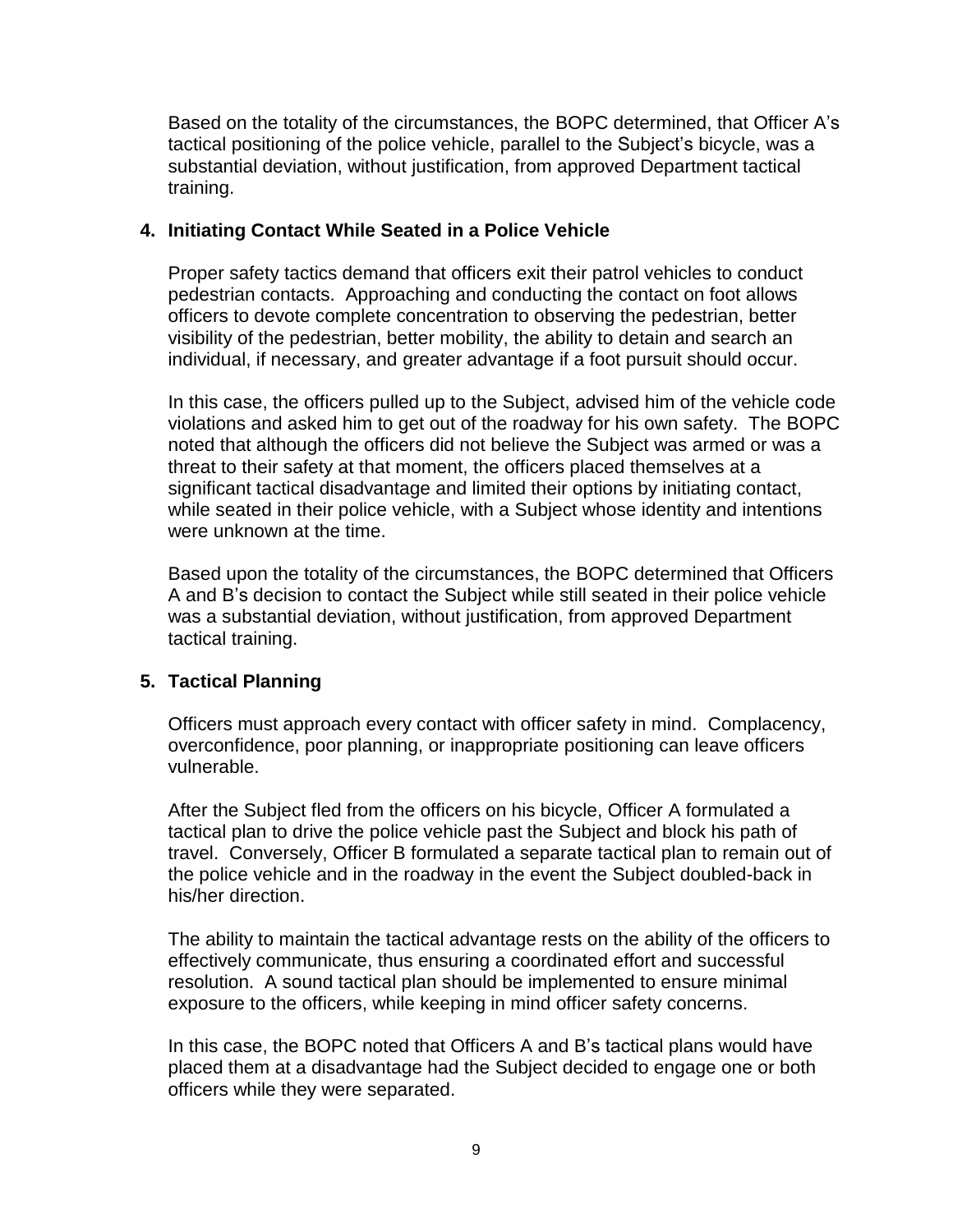Based on the totality of the circumstances, the BOPC determined that Officers A and B's respective tactical plans were not reasonable and a substantial deviation, without justification, from approved Department tactical training.

#### **6. Crossfire**

Officers, when faced with a tactical incident, improve their overall safety by their ability to recognize an unsafe situation and work collectively to ensure a successful resolution. The ability to adjust to a tactical situation ensures minimal exposure to the officers.

In this case, Officer B drew his/her service pistol and pointed it at the Subject, while Officer A, who was seated in the driver's seat of the police vehicle, was in his/her foreground.

Based upon the totality of the circumstances, the BOPC determined that Officer B's actions compromised the safety of his/her partner and therefore, were a substantial deviation, without justification, from approved Department tactical training.

### **7. Approaching a Possibly Armed Suspect**

Entering a suspect's space prematurely may force the suspect to act, ultimately escalating the situation. Whenever possible, officers should place an object between themselves and the suspect as cover or a barrier.

In this case, Officers A and B approached the Subject whom they believed was possibly armed. The officers observed that the Subject 's hands were visible and decided to approach the Subject and take him into custody because they were concerned that the Subject was going to continue to flee into a hospital where he would have access to possible victims and hostages.

The BOPC noted that the Subject was near a door that led into a hospital. As such, based upon the Subject 's prior actions and behavior, the BOPC opined that the Subject, at that moment, was a potential threat to public safety and therefore, the officers' actions were reasonable.

Based on the totality of the circumstances, the BOPC determined that in this specific circumstance, Officers A and B's decision to approach a possibly armed Subject was a substantial deviation, with justification, from approved Department tactical training.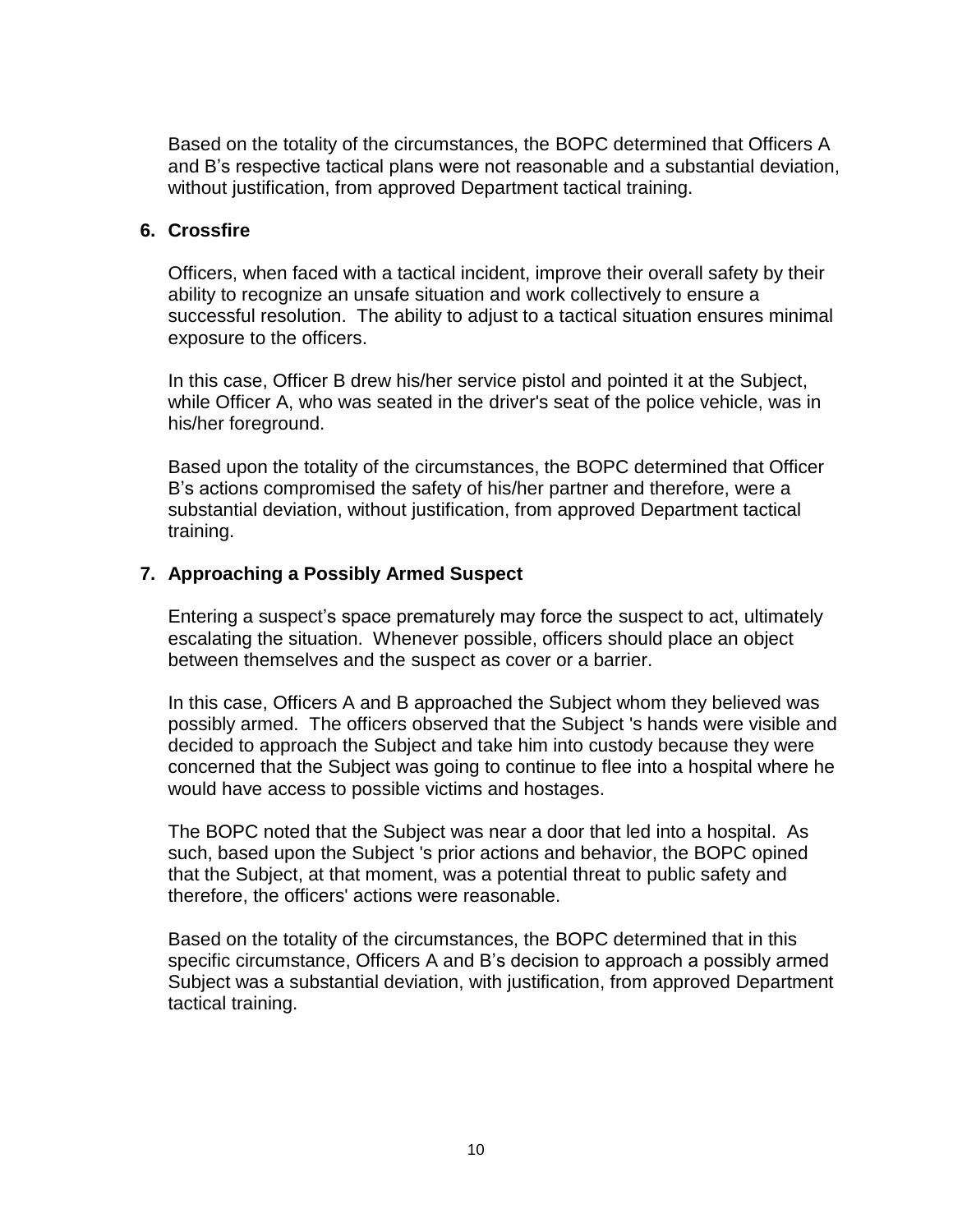### **8. Maintaining Service Pistol in Right Hand and Flashlight in Left Hand While Driving**

The investigation revealed that Officer A drew his/her service pistol in his/her right hand while Officer A held a flashlight in his/her left hand. It is recognized that this was unavoidable in this circumstance due to the rapidly unfolding tactical situation. However, Officer A was reminded of the tactical disadvantage of having a service pistol in one hand and a flashlight in the other hand while driving a police vehicle.

# **9. Shooting Through a Window**

The investigation revealed that Officer A fired his/her service pistol through the windshield of his/her police vehicle. Officer A was reminded that given the physical characteristics of a vehicle windshield, shooting through the windshield is highly ineffective and can significantly diminish accuracy, cause deflection of the bullet, and may result in fragmentation or other unintended outcomes.

### **10. Holding Service Pistol and Flashlight in Right Hand**

The investigation revealed that Officer B held his/her service pistol and his/her flashlight in his/her right hand while recovering the Subject's handgun with his/her left hand. Officer B was reminded of the tactical disadvantage of having a service pistol and an additional piece of equipment in the same hand.

#### **11. Maintaining Control of Equipment**

The investigation revealed that while in foot pursuit, Officer B dropped his/her handheld radio onto the ground. Officer B was reminded of the importance of maintaining control of his/her equipment whenever tactically feasible.

#### **12. Broadcasting on Air/K9 Frequency**

The investigation revealed that Officer A broadcast the foot pursuit and shots fired on Air/K9 frequency. Officer A was reminded of the importance of radio communication and ensuring that his/her radio is always on the proper frequency.

#### **13. Profanity**

The investigation revealed that Officers A and B used profanity while giving the Subject commands. Although the officers indicated that they used profanity to establish a greater command presence because the Subject was not complying with their commands, Officers A and B were reminded that profanity may unnecessarily escalate the situation.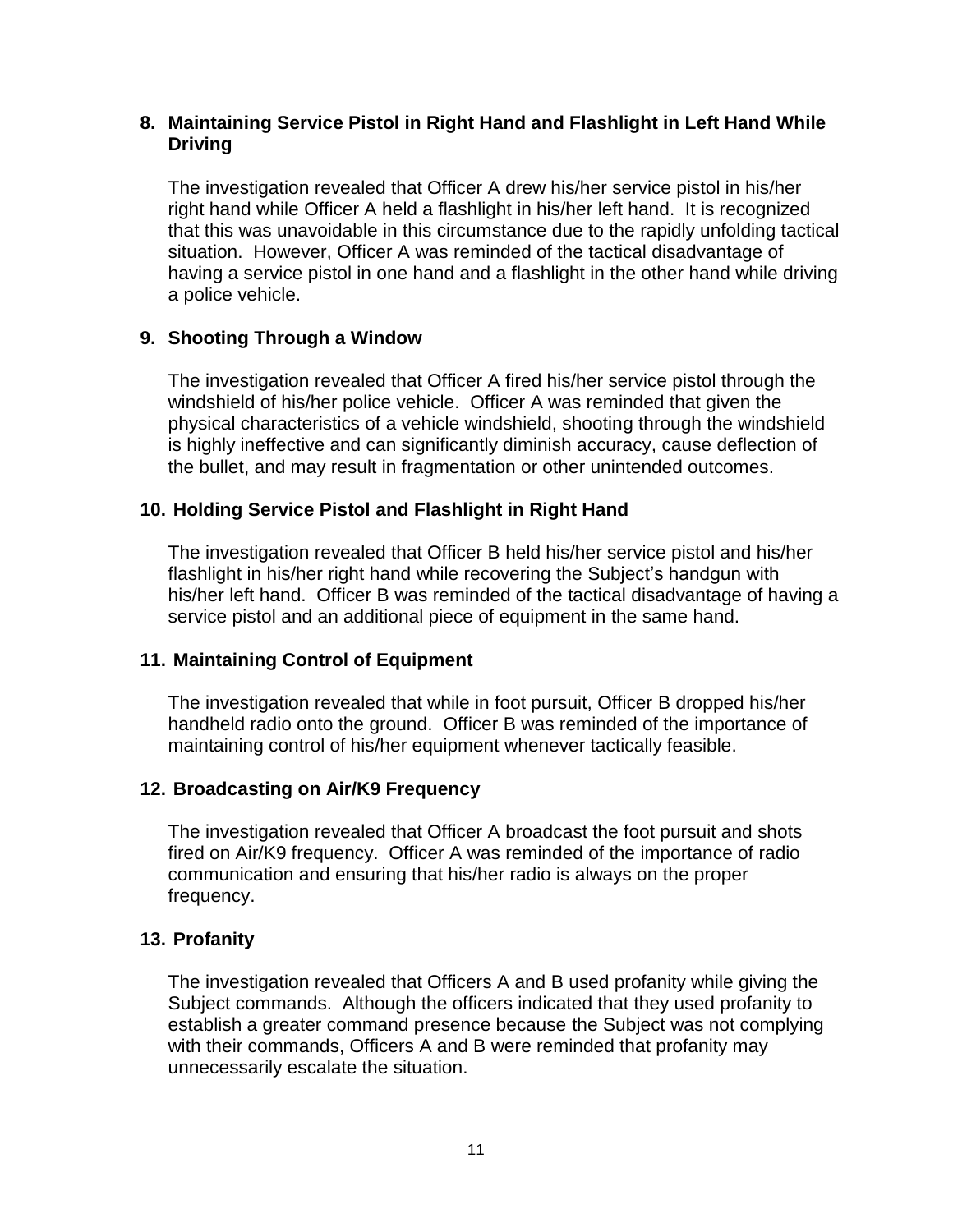### **14. Non-Conflicting Simultaneous Commands**

The investigation revealed that Officers A and B gave simultaneous commands to the Subject during the incident. Although the commands were non-conflicting, the officers were reminded that simultaneous commands can sometimes lead to confusion and non-compliance.

### **15. Punches to Bony Areas**

The investigation revealed that Officer A punched the Subject three times in the face with a closed fist. Officer A was reminded that punches to the bony areas of the body can cause injury, which would reduce the officer's effectiveness and limit the officer's ability to defend themselves.

These topics were to be discussed at the Tactical Debrief.

• The evaluation of tactics requires that consideration be given to the fact that officers are forced to make split-second decisions under very stressful and dynamic circumstances. Tactics are conceptual and intended to be flexible and incident specific, which requires that each incident be looked at objectively and the tactics be evaluated based on the totality of the circumstances.

In conducting an objective assessment of this case, the BOPC determined that the tactics utilized by Officers A and B substantially, and unjustifiably, deviated from approved Department tactical training, thus requiring a finding of Administrative Disapproval.

# **B. Drawing and Exhibiting**

• According to Officer A, as he/she began driving in the direction of the bicyclist, the Subject looked back at him/her and reached into his right front shorts pocket. Officer A then drew his/her service pistol because he/she believed that the Subject was reaching to grab a weapon.

After the Subject fled on foot, Officer A observed the Subject had stopped and was standing in the middle of the sidewalk near the rear door of a business. The Subject was yelling and appeared to be agitated. Believing that the Subject was possibly still armed and a danger to the public, Officer A drew his/her service pistol a second time.

According to Officer B, as the Subject was fleeing on the bicycle, Officer B observed the Subject look back towards Officer A and start to turn the bicycle a bit. The Subject then stopped his bicycle and simultaneously reached into his waistband with his right hand, removed a blue steel semi-automatic handgun, and started to point the handgun towards Officer A. Based on his/her observations, Officer B drew his/her service pistol.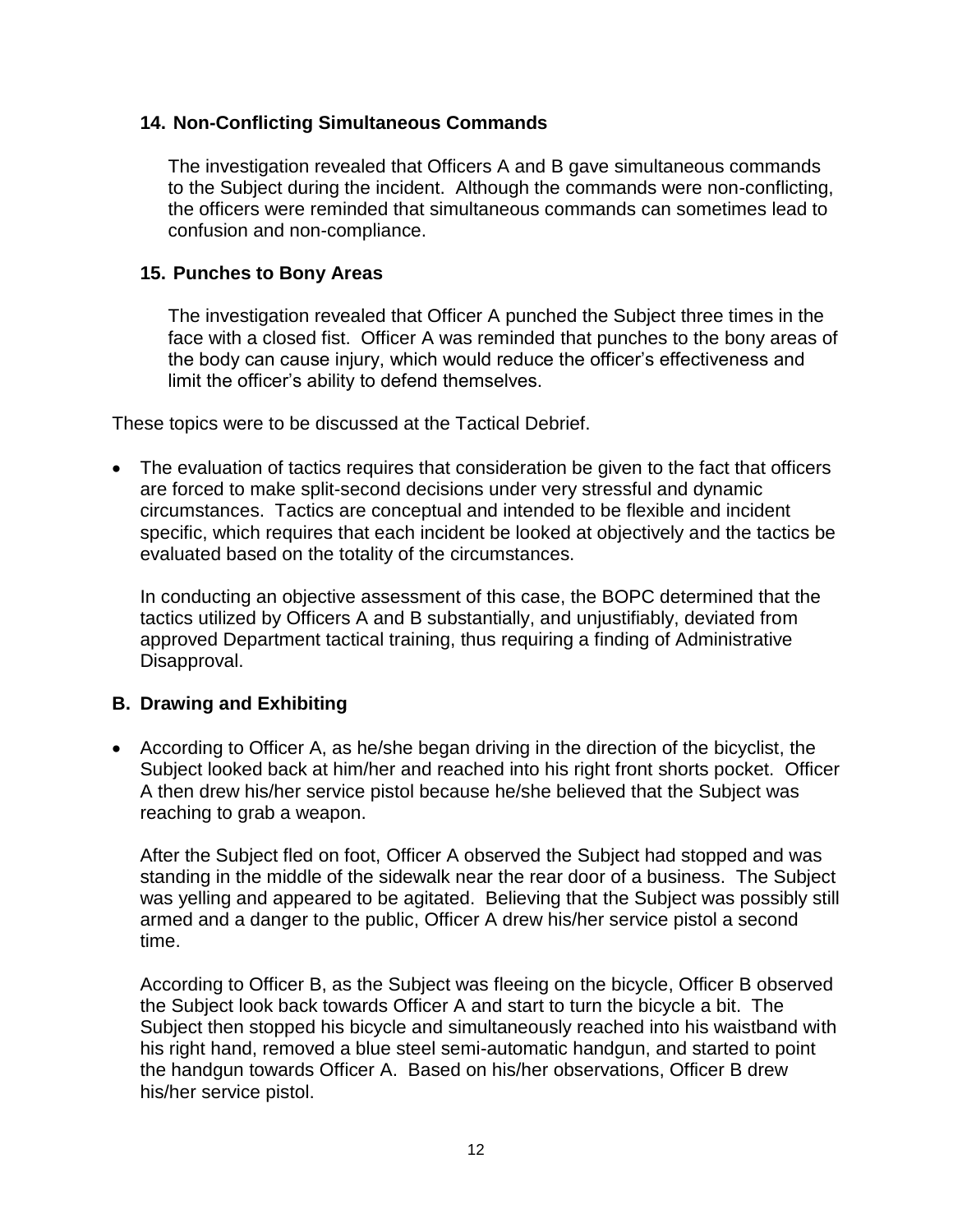Officer B was initially positioned slightly to the right of the police vehicle. When he/she saw that the Subject had produced a firearm, Officer B unholstered his/her duty pistol and started moving to his/her left.

Based on the totality of the circumstances, the BOPC determined that an officer with similar training and experience as Officers A and B, while faced with similar circumstances, would reasonably believe that there was a substantial risk the situation may escalate to the point where deadly force may be justified.

Therefore, the BOPC found Officers A and B's drawing and exhibiting of a firearm to be In Policy.

### **C. Non-Lethal Use of Force**

• **Officer A –** (Bodyweight, Firm Grips, Physical Force, Punches)

According to Officer A, after the Subject was on the ground, Officer A holstered his/her service pistol and used his/her hands to apply bodyweight to the Subject's upper torso. Officer A then attempted numerous times to pull the Subject's right arm out from underneath his body.

According to Officer A, the Subject was still actively resisting, and Officer A did not know if the Subject was armed with any other weapons. In an effort to get the Subject to remove his right arm from underneath his body, Officer A punched the Subject, one time, on the left side of his face, with his/her closed right fist.

According to Officer A, he/she assessed and observed that the Subject did not release his arm. The Subject then stated that he could not breathe and turned his head toward the right, exposing the right side of his face. Officer A then punched the Subject a second time, on the right side of his face, with his/her closed right fist.

According to Officer A, after the second punch, he/she assessed and could feel that the Subject's body was rigid and his muscles were all engaged. The Subject again said he could not breathe and refused to release his arm from underneath his body. Officer A then punched the Subject a third time, on the right side of his face, with his/her closed right fist. The Subject released his right arm from underneath his body.

• **Officer B –** (Takedown, Bodyweight, Firm Grips, and Physical Force)

According to Officer B, he/she used his/her left hand to grab the Subject's left wrist and used his/her right hand to grab the back of the Subject's neck to control his body movement. Officer B then felt the Subject's left arm immediately tense up. Believing that the Subject was not going to go to the ground as commanded, Officer B moved his/her body to the left and guided the Subject to the ground and onto his stomach.